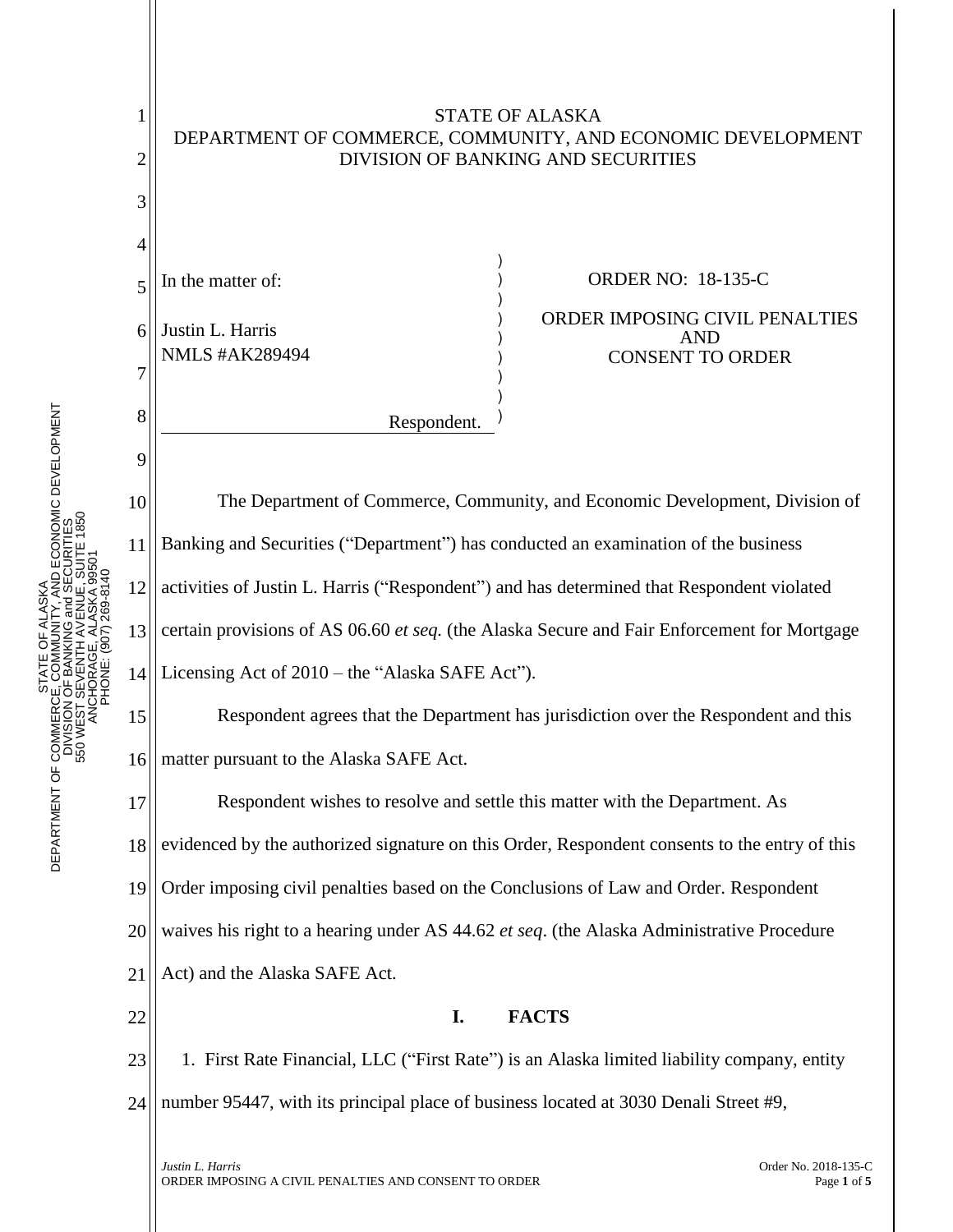1 2 3 4 5 Anchorage, Alaska 99503. On February 27, 2009, the Department issued an Alaska Mortgage Broker/Lender license to First Rate. The unique identifier assigned to First Rate by the Nationwide Multistate Licensing System & Registry (NMLS) is AK184451. The unique identifier assigned to Respondent by NMLS is 289494. The Department issued Mortgage Loan Originator (MLO) number AK289494 to Respondent on June 30, 2011.

6 7 8 2. On March 10, 2014, the Department conducted an examination ("First Examination") of First Rate and its MLOs. At the time of the First Examination, Respondent was an MLO who was sponsored by First Rate.

9 10 11 3. During the First Examination, the Department conducted an advertising and loan file review. The Department found that Respondent maintained one on-line advertisement that did not display either his or First Rate's unique identifier.

12 13 14 15 16 4. On January 2, 2018, the Department conducted a second examination ("Second Examination") of First Rate and its MLOs. At the time of the Second Examination, Respondent was an MLO who was sponsored by First Rate. During the Second Examination, the Department found that Respondent maintained one on-line advertisement that did not display his unique identifier.

17 18 5. A person operating as an MLO must clearly and conspicuously display the unique identifier assigned to the person by the NMLS on all advertisements, including websites.

19

## **II. CONCLUSIONS OF LAW**

20 21 22 1. Respondent violated AS 06.60.325 and 3 AAC 14.510(2) by failing to clearly and conspicuously display his unique identifier in the on-line advertisement found during the second examination.

23 24 2. Respondent is subject to a civil penalty under AS 06.60.420 for violating AS 06.60.325 and 3 AAC 14.510(2).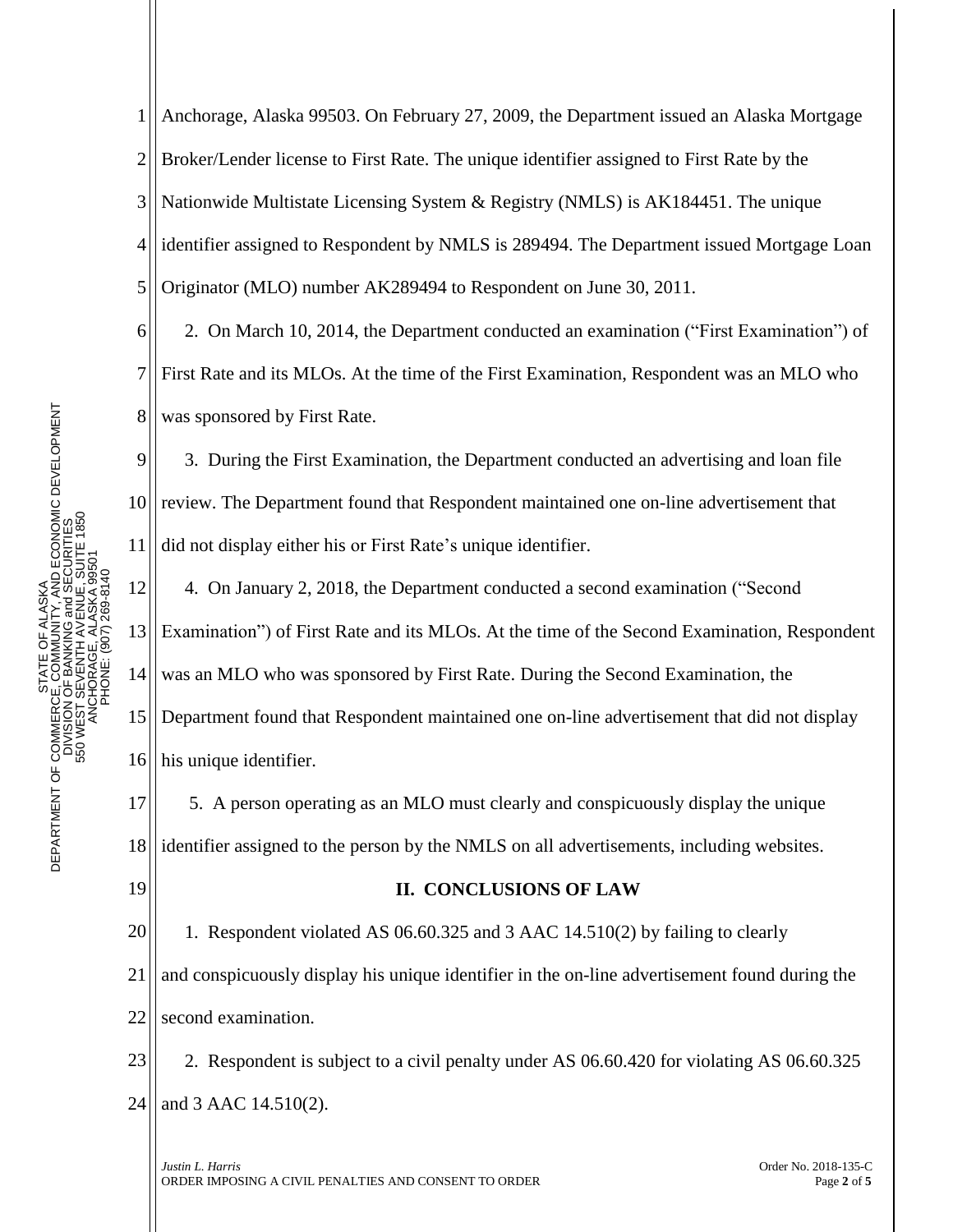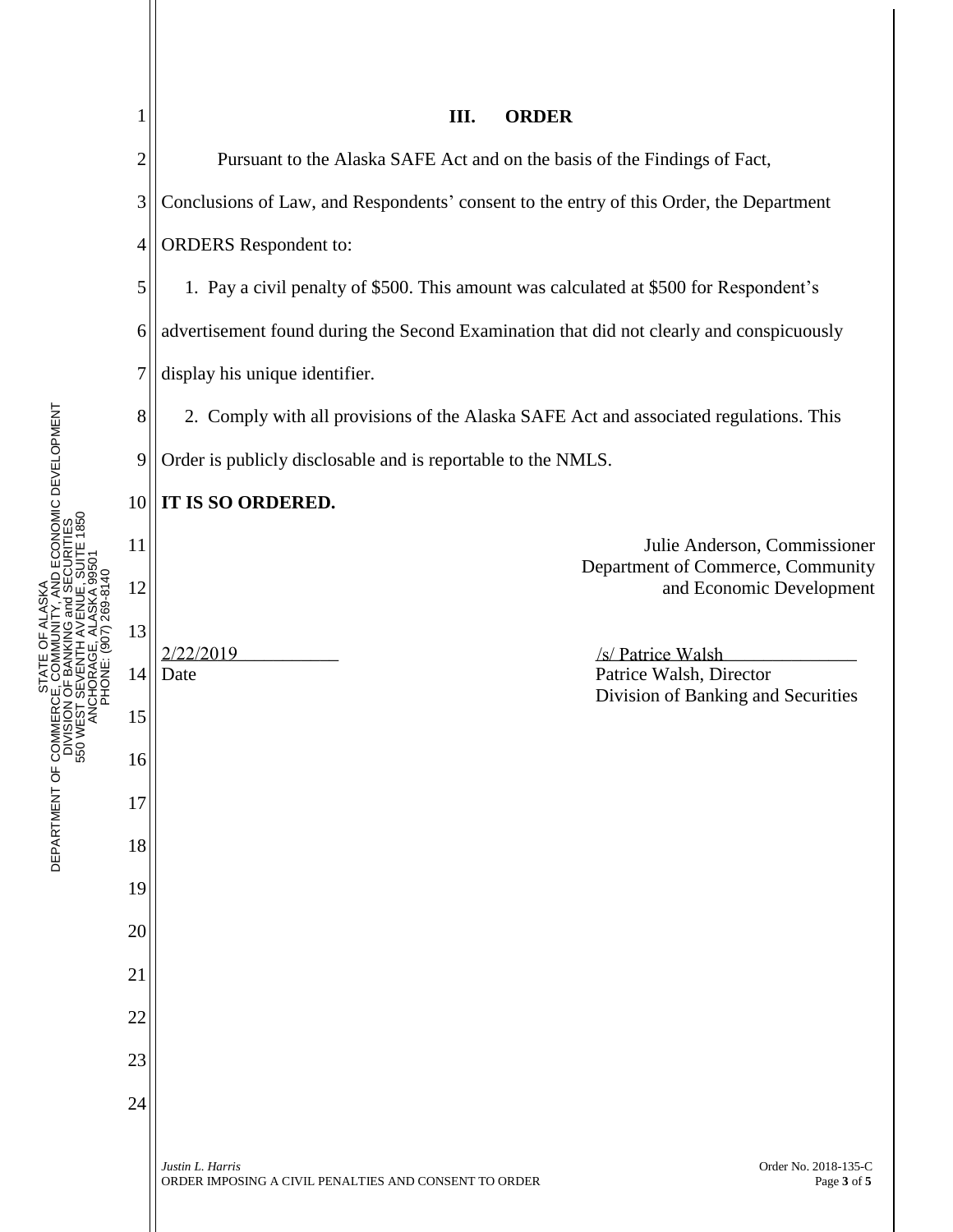|                | <b>Consent to Entry of Order</b>                                                                                 |
|----------------|------------------------------------------------------------------------------------------------------------------|
| $\overline{2}$ | <b>Justin L. Harris</b>                                                                                          |
| 3              | I, Justin L. Harris, hereby acknowledge that I have read the foregoing Consent Order,                            |
| $\overline{4}$ | I am aware of the right to a hearing and appeal in this matter, and have waived the same.                        |
| 5              | I admit to the jurisdiction of the Department of Commerce, Community and                                         |
| 6              | Economic Development, Division of Banking and Securities ("Department") and further                              |
| $\overline{7}$ | consent to entry of this Order by the Department as settlement of the issues contained in this                   |
| 8              | Order. I admit to violation of the Alaska SAFE Act.                                                              |
| 9              | I understand that the Department reserves the right to take further actions to enforce                           |
| 10             | this Order or to take appropriate action upon discovery of other violations of the Alaska                        |
| 11             | SAFE Act, and that I will fully comply with the terms and conditions of this Order, the                          |
| 12             | Alaska SAFE Act and associated regulations.                                                                      |
| 13             |                                                                                                                  |
| 14             |                                                                                                                  |
| 15             |                                                                                                                  |
| 16             |                                                                                                                  |
| 17             |                                                                                                                  |
| 18             |                                                                                                                  |
| 19             |                                                                                                                  |
| 20             |                                                                                                                  |
| 21             |                                                                                                                  |
| 22             |                                                                                                                  |
| 23             |                                                                                                                  |
| 24             |                                                                                                                  |
|                | Justin L. Harris<br>Order No. 2018-135-C<br>Page 4 of 5<br>ORDER IMPOSING A CIVIL PENALTIES AND CONSENT TO ORDER |